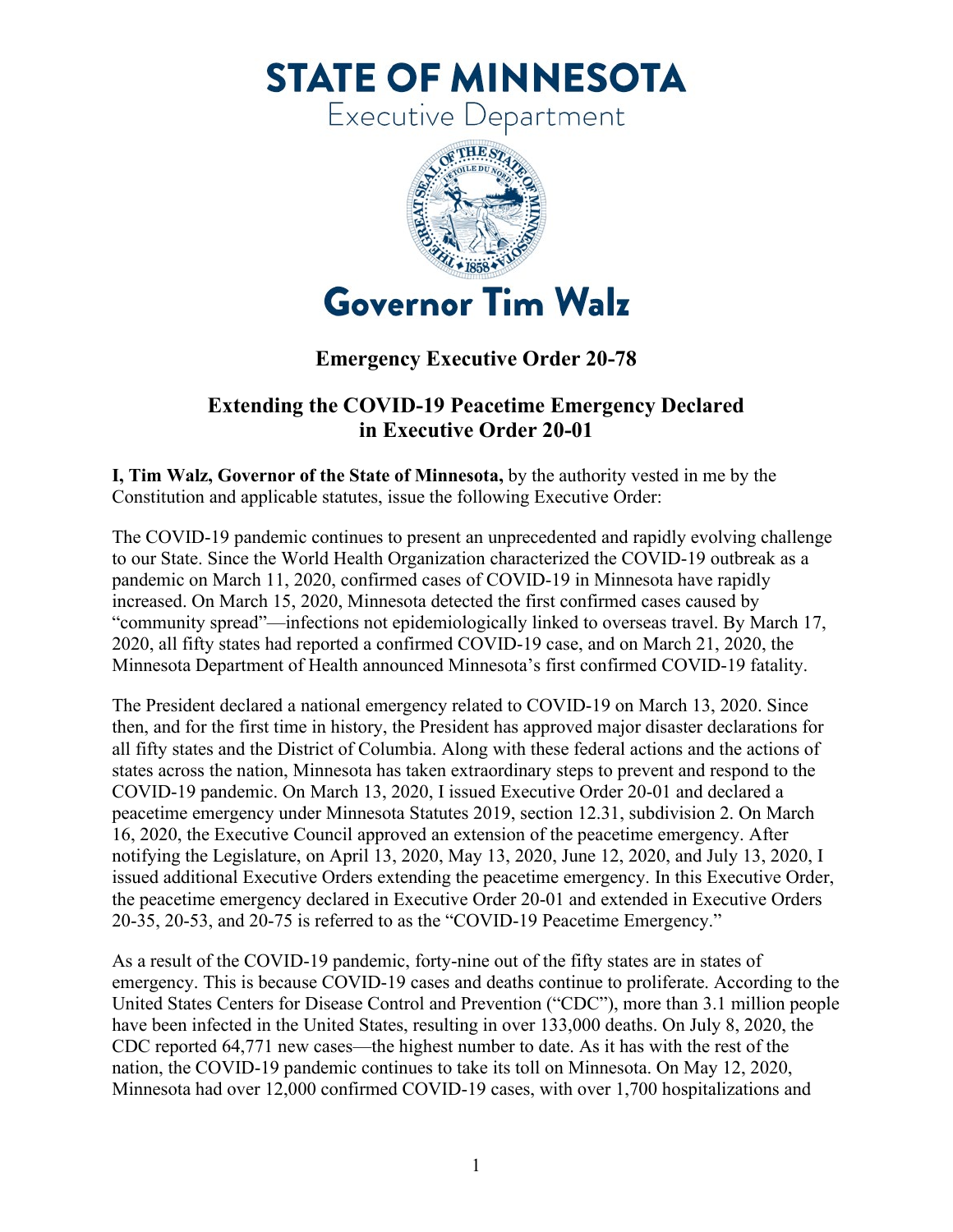over 600 fatalities. Minnesota has now had over 42,000 confirmed COVID-19 cases, with over 4,300 hospitalizations and over 1,500 fatalities. We have continued to learn more about COVID-19's propensity to spread rapidly throughout our communities—both rural and urban—and continued action is necessary to mitigate its impacts.

The COVID-19 Peacetime Emergency opens our toolbox to allow us to take swift action to protect the health and well-being of our families, communities, and businesses. During the COVID-19 Peacetime Emergency, I have exercised executive authority through numerous Executive Orders to provide relief and further prepare our State for the COVID-19 pandemic. Such actions have included the closure of schools and implementation of a distance learning period; enhanced protections for veterans in our veterans homes; activation of the National Guard to assist in relief efforts; measures to preserve personal protective equipment; temporary closure of bars, restaurants, and other places of public accommodation; efforts to provide economic relief and stability to those impacted by the pandemic; regulatory changes allowing our state agencies, health care providers, and licensing boards to ensure fast relief to Minnesotans; and orders asking Minnesotans to stay at home to slow the spread of the virus. Our actions have saved lives, but the threat remains, and our work must continue.

Over the past two months, we have begun to gradually re-open sectors of our economy that present a higher risk of COVID-19 transmission. In consultation with public health and occupational safety experts, we have implemented this re-opening in a safe and science-driven manner. Nonetheless, the science and experience of other states show that increased social interaction will lead to an increased presence of the virus in our communities and increased demands on our health care system. Indeed, other states that had relaxed pandemic-related restrictions have recently seen dramatic outbreaks of the virus and have needed to reinstate restrictions. To avoid the fate of those other states, we continue to need statewide coordination and resources to fight the pandemic. The State Emergency Operations Center provides ongoing support to local governments, and—as the appropriation of significant public funds to fight the pandemic plainly shows—local resources continue to be inadequate to address the threat.

In Minnesota Statutes 2019, section 12.31, subdivision 2(a), the Minnesota Legislature authorized the Governor to declare a peacetime emergency when an act of nature endangers life and property and local government resources are inadequate to handle the situation. With the approval of the Executive Council, a peacetime emergency may continue for up to 30 days. Minnesota Statutes 2019, section 12.31, subdivision 2(b), provides the mechanism for the Governor to extend a peacetime emergency beyond 30 days. If the Governor determines a need to extend a peacetime emergency declaration beyond 30 days, and the Legislature is not sitting in session, the Governor must issue a call immediately convening both houses of the Legislature.

The Legislature adjourned its regular session on May 17, 2020. On June 10, 2020, I issued a proclamation calling the Legislature into a special session to address both the COVID-19 pandemic and the urgent and existential need for systemic police accountability and reform in Minnesota. The Legislature adjourned before accomplishing its mandate. As such, on July 10, 2020, I again issued a proclamation calling the Legislature into a second special session to begin today, July 13, 2020. The Legislature may terminate a peacetime emergency extending beyond 30 days by a majority vote of each house.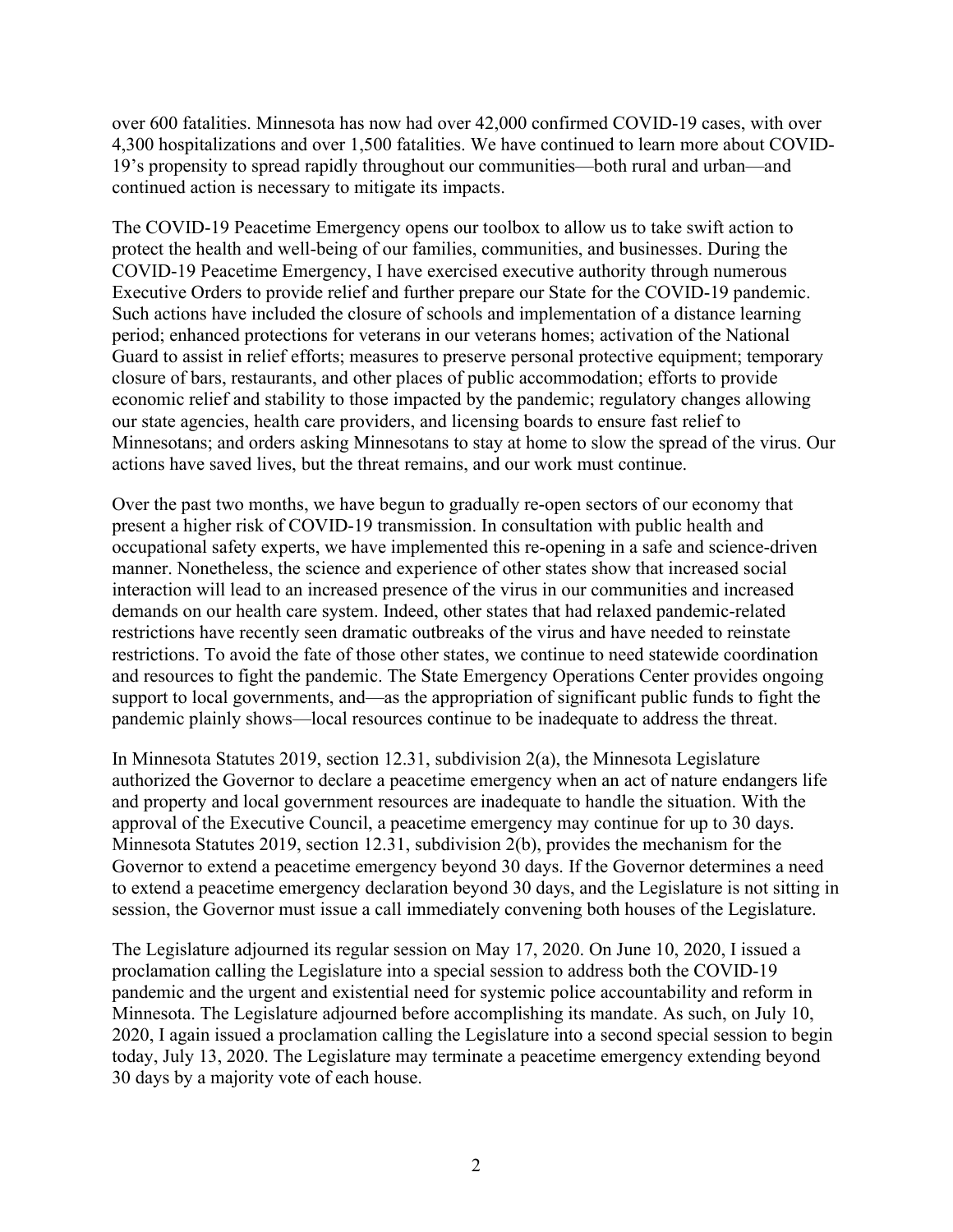Minnesota law does not clearly impose additional requirements for an extension of a peacetime emergency beyond the initial 30 days. Given the importance of this decision, I previously concluded that the prudent course was to limit subsequent extensions to 30-day increments and seek the Executive Council's approval of such extensions. I continue that course today.

For these reasons, I order as follows:

- 1. I have determined that the COVID-19 pandemic, an act of nature, continues to endanger life and property in Minnesota, and local resources are inadequate to address the threat. The COVID-19 Peacetime Emergency must therefore continue.
- 2. The COVID-19 Peacetime Emergency is extended through August 12, 2020, until this Executive Order is rescinded by proper authority, or until it is terminated by a majority vote of each house of the Legislature pursuant to Minnesota Statutes 2019, section 12.31, subdivision 2(b), whichever occurs earlier.
- 3. On July 10, 2020, I issued a proclamation calling a second special session of the Legislature beginning today, July 13, 2020, pursuant to Minnesota Statutes 2019, sections 4.03 and 12.31, subdivision 2(b).
- 4. The COVID-19 Peacetime Emergency may be further extended by an executive order on or before August 12, 2020.

Pursuant to Minnesota Statutes 2019, section 4.035, subdivision 2, and section 12.32, this Executive Order is effective immediately.

A determination that any provision of this Executive Order is invalid will not affect the enforceability of any other provision of this Executive Order. Rather, the invalid provision will be modified to the extent necessary so that it is enforceable.

Signed on July 13, 2020.

 $\overline{2}$ , m/al

**Tim Walz** Governor

Filed According to Law:

\_\_\_\_\_\_\_\_\_\_\_\_\_\_\_\_\_\_\_\_\_\_\_\_\_\_\_\_\_\_\_\_\_\_\_\_\_

**Steve Simon** Secretary of State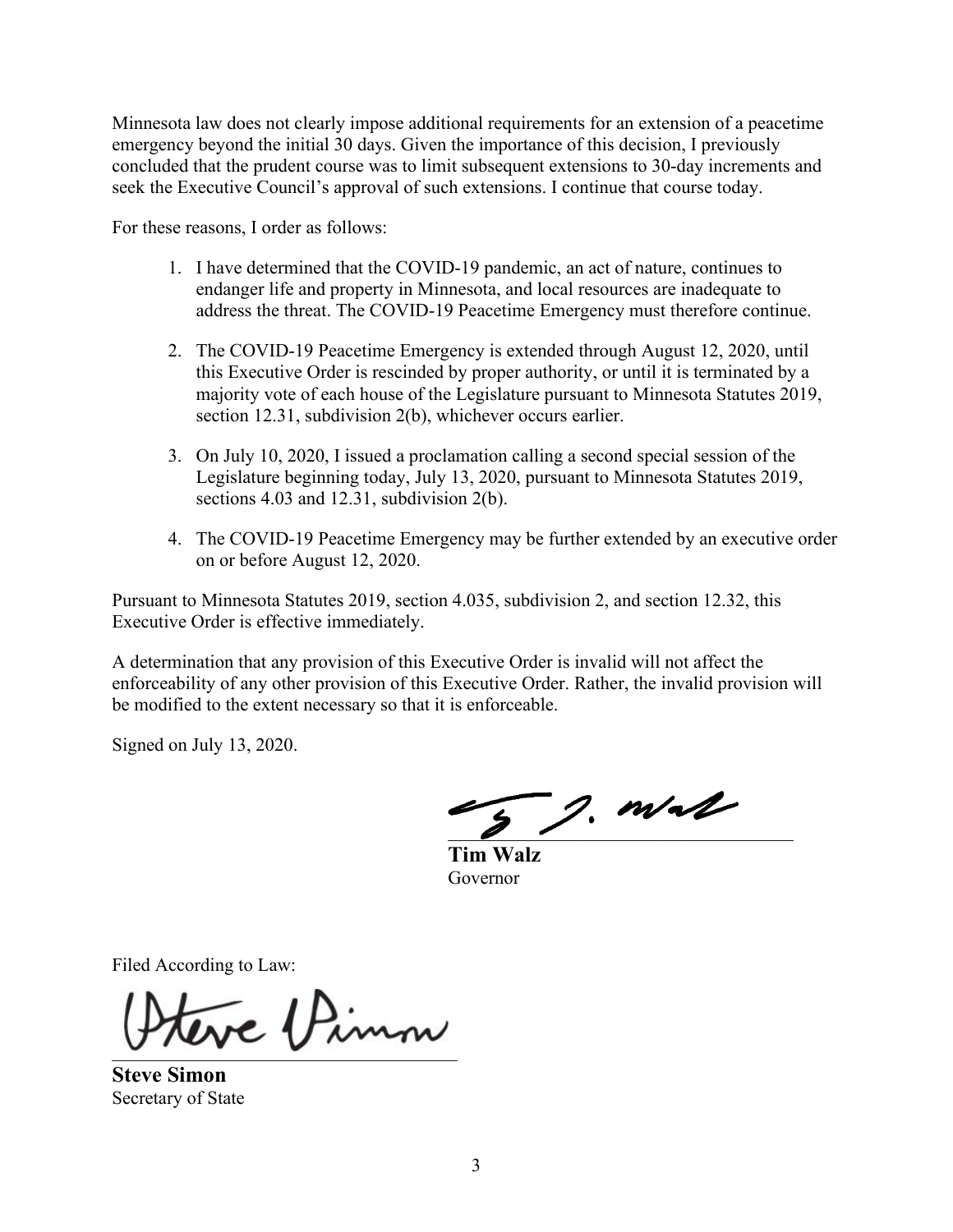Approved by the Executive Council on July 13, 2020:

 $4$ Robuts Davis

**Alice Roberts-Davis** Secretary, Executive Council

Filed on July 10, 2020 Office of the Minnesota Secretary of State, Steve Simon